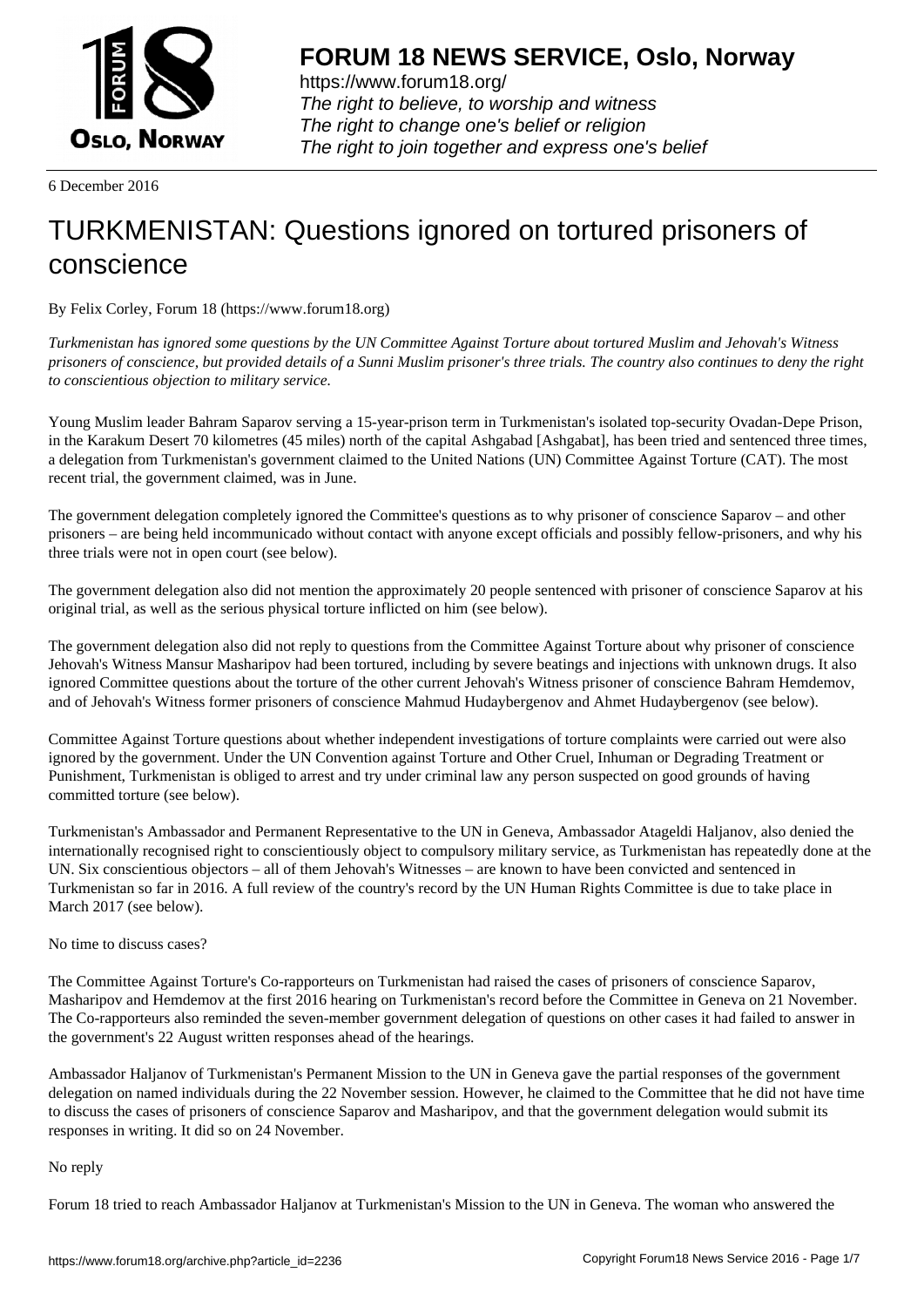Forum 18 asked Ambassador Haljanov in writing mid-morning Geneva time on 5 December about his delegation's responses to the Committee Against Torture on prisoners of conscience Saparov and Masharipov.

On Saparov, Forum 18 asked why the government delegation's response did not explain why he is being held incommunicado without contact with anyone except officials and possibly fellow-prisoners, and why the government did not explain why Saparov had not been tried in open court where the evidence against him could be heard. Forum 18 asked for copies of the three verdicts against him. Saparov led a Hanafi Sunni Muslim community in Turkmenabad. He and about 20 members of his group were given long prison sentences in May 2013. He and at least two others were transferred to Ovadan-Depe Prison, where torture is frequent and prisoners are held incommunicado without contact with anyone except officials and possibly fellow-prisoners (see F18News 26 September 2016 http://www.forum18.org/archive.php?article\_id=2218).

On Masharipov, Forum 18 asked why the government delegation's response did not say anything about the torture he endured (severe beatings, injections with unknown drugs in a drug rehabilitation centre) and why it did not explain why he is being punished for exercising his rights to freedom of religion or belief. Police raided Jehovah's Witness Masharipov's home in Dashoguz in July 2014, confiscated (subsequently destroyed) religious literature, severely tortured him, injected him in a Drug Rehabilitation Centre (from which he escaped) with unknown drugs. He was jailed after June 2016 arrest for one year (see F18News 21 September 2016 http://www.forum18.org/archive.php?article\_id=2217).

Although Ambassador Haljanov rejected suggestions during the hearing that the Turkmen government is "closed" and insisted that it cooperates with foreign and local media, Forum 18 had received no response to its questions to him by the end of the working day in Geneva on 6 December.

Another member of the government delegation to the Committee Against Torture hearings, Pirnazar Hudainazarov, Chair of the Mejlis (Parliament) Legislative Committee, refused to speak to Forum 18. Reached on 6 December, he told Forum 18 to address its questions to the Foreign Ministry before it was able to ask any questions. He then put the phone down.

Prisoner of conscience Saparov: Sentenced 3 times, repeated severe torture

to send written written and written  $\mathbf{I}$  and written  $\mathbf{I}$ 

The 34-year-old prisoner of conscience Saparov – who is married with three children - led a Hanafi Sunni Muslim community in the eastern city of Turkmenabad [Turkmenabat] (formerly Charjew) in Lebap Region until his imprisonment in March 2013.

Saparov organised meetings in homes from 2007 to study the five pillars of Islam and the attitude of Islam to the family and neighbours. Up to 10 young people initially joined the group, but it later grew to about 60 people in two groups.

Saparov and members of his group soon came to the attention of the Ministry of State Security (MSS) secret police. In 2008 and 2009, MSS officers frequently summoned them individually for interrogation. Officers tortured some of the group.

The police and MSS secret police arrested Saparov and about 20 others on 9 March 2013 and all were convicted at a mass, closed trial in May 2013. After his conviction, Saparov was initially imprisoned at the labour camp in Tejen, south-east of the capital Ashgabad. He was transferred to the top-security Ovadan-Depe prison in October 2014.

An individual who saw prisoner of conscience Saparov in the prison in late 2014 – the last time he is known to have been alive – barely recognised him. "Bahram's face – and the faces of the other prisoners in the block – were unrecognisable because of the beatings," one source told Forum 18. "Officers in uniform came weekly from Ashgabad in helmets and riot gear and beat the prisoners." Two others known to have been sentenced with him - Adylbek and Meylis (last names unknown) - were also seen alive in the prison about the same time (see F18News 26 September 2016 http://www.forum18.org/archive.php?article\_id=2218).

After the arrest of Saparov and the 20 or so others, police and MSS secret police are believed to have arrested further group members. Forum 18 has been unable to find out what happened to them.

Prisoner of conscience Saparov: Serious charges

In its 24 November information to the Committee Against Torture on Saparov's case, the government delegation claimed that the Muslim leader had been sentenced on 22 May 2013 at Lebap Regional Court to 15 years' imprisonment under a range of serious charges.

According to the government delegation, Saparov was sentenced under Criminal Code Article 174, Part 1 ("Conspiracy to seize power"), Article 175, Part 2 ("Calls to violent change of the constitutional order"), Article 177, Part 3 ("Incitement of social, ethnic or religious hatred"), Article 275, Parts 1 and 2 ("Creation of an organised group, criminal association or other criminal structures or participation in their activity") and Article 291 ("Theft of extortion of weapons, military materiel, explosive substances and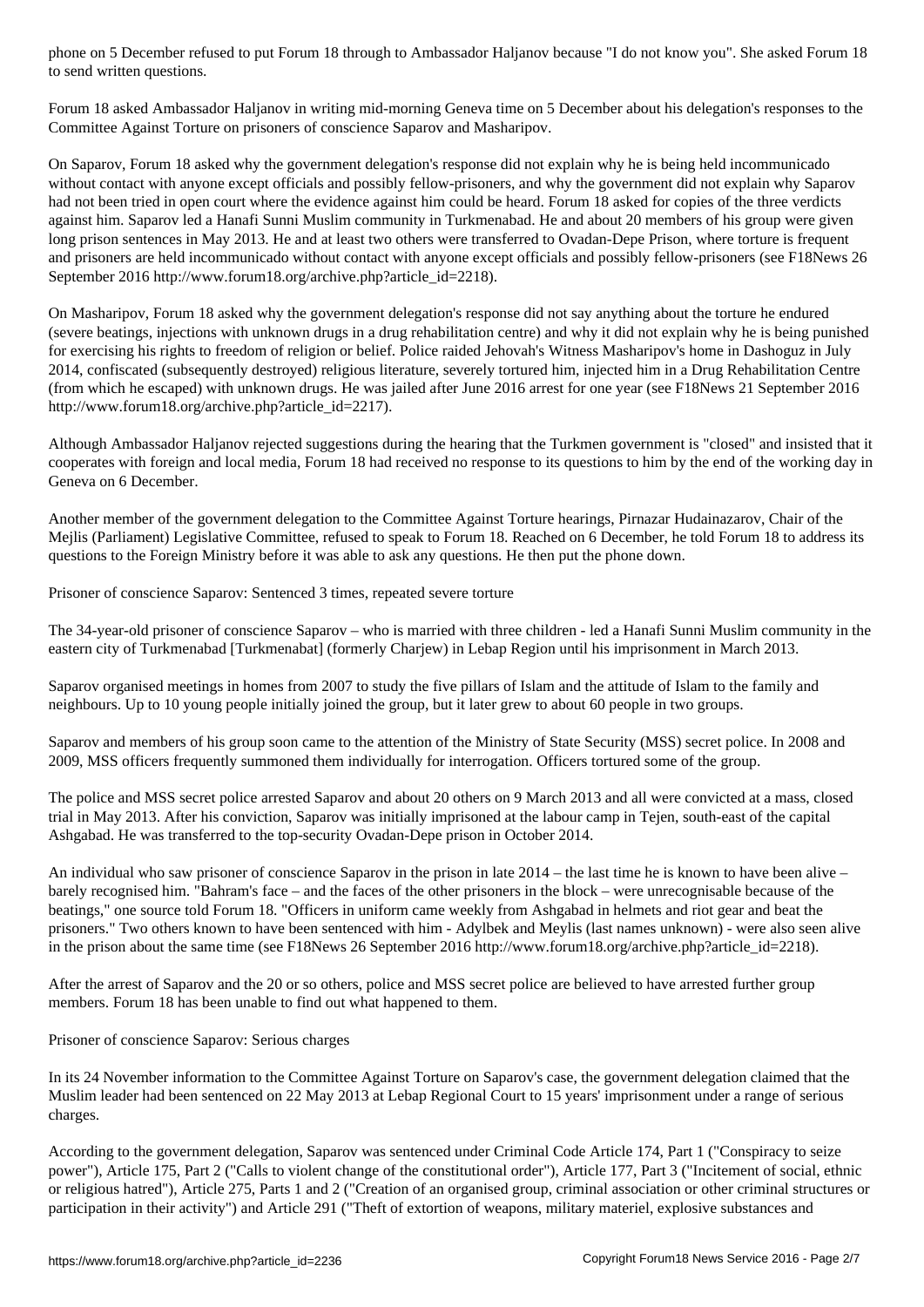the crime through circumstances that did not depend on themselves.

Under Criminal Code Article 63, Part 1, which covers how to aggregate punishments when more than one crime is involved, Saparov was given a punishment under each Article separately.

The government delegation claimed that on 4 July 2014 – while already imprisoned – prisoner of conscience Saparov was tried and punished again on the basis of alleged "the appearance of new facts (testimonies against him)" relating to an earlier period. The government delegation did not reveal where this trial took place, but it may have been in Tejen Prison where he was then being held.

Prisoner of conscience Saparov was again sentenced to 15 years' imprisonment. He was again convicted under Criminal Code Article 275, Part 2 ("Creation of an organised group, criminal association or other criminal structures or participation in their activity"), as well as Article 227, Part 4 ("Theft"). This time Article 63, Part 5 was used, under which a previous criminal sentence is subsumed into the punishment given in the latest case.

The third trial took place on 7 June 2016, the government delegation told the Committee Against Torture. Again it took place on the basis of an alleged "appearance of new facts (testimonies against him)" relating to an earlier period. Again the government delegation did not reveal where this trial took place, but this may have been in Ovadan-Depe Prison where, according to the government delegation, he is still being held.

At this third trial, prisoner of conscience Saparov was given a further 15 year prison term again under Criminal Code Article 227, Part 4 ("Theft"), as well as Article 231, Part 2 ("Robbery"). Article 63, Part 5 was again used, subsuming the two earlier punishments into the latest 15-year sentence.

Prisoner of conscience Saparov: Closed trials, held incommunicado

The government delegation claimed in its response to the Committee Against Torture that Saparov's relatives have been able to hand in 55 food parcels for him. The government delegation did not mention any meetings with relatives.

Human rights defenders have told Forum 18 that while the authorities may have accepted some food parcels for Saparov in Ashgabad since his transfer to Ovadan-Depe, there is no guarantee that they were handed on to him. They point out that all alleged "Wahhabi" prisoners in Ovadan-Depe, who are held separately from other prisoners, are denied all visits and all communication with the outside world. Many prisoners sent there have not been heard of for many years and may have died there, possibly under torture.

Human rights defenders note that prisoners in ordinary labour camps, such as Tejen where Saparov was originally held, can receive visits and food parcels, though prison staff often demand bribes for this. Prison conditions are harsh, and as noted above in Saparov and other prisoners' cases, torture by the authorities (see Forum 18's Turkmenistan religious freedom survey http://www.forum18.org/Archive.php?article\_id=1676).

The government delegation completely ignored the Co-rapporteurs' questions on why many prisoners in Turkmenistan – including Saparov – are held incommunicado without contact with anyone except officials and possibly fellow-prisoners, and why trials are closed.

Prisoner of conscience Saparov's prison address is:

Ahal velayat

Upravlenie politsii Ahalskogo velayata

uchr. AH-T/2

Saparovu, Bahramu

Turkmenistan

Prisoner of conscience Masharipov: No reply on torture

The 32-year-old Masharipov, an ethnic Uzbek Jehovah's Witness from the northern city of Dashoguz, was sentenced to one year's imprisonment on 18 August in his home city for allegedly assaulting a police officer back in July 2014, charges he denies. Following his 2014 arrest, he was tortured. He escaped from a Drug Rehabilitation Centre where he was being injected with unknown drugs that harmed his health. He was re-arrested in Ashgabad in June 2016 before being transferred back to Dashoguz for trial (see F18News 21 September 2016 http://www.forum18.org/archive.php?article\_id=2217).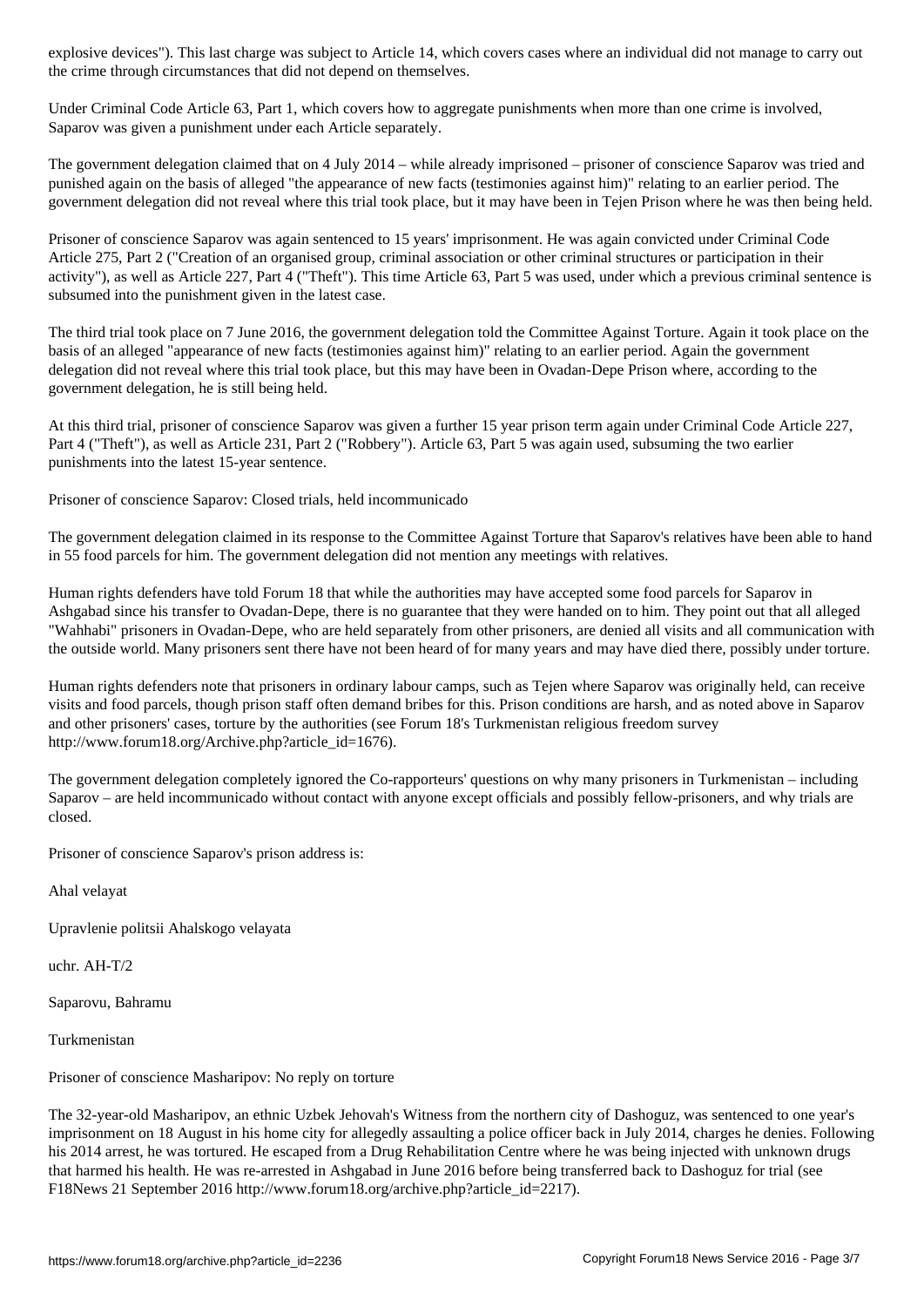Detention and the Special Rapporteur on Freedom of Religion or Belief (see F18News 1 August 2014 http://www.forum18.org/archive.php?article\_id=1981).

Despite being asked both in advance and by Committee Against Torture Co-rapporteurs during the first day of hearings before the Committee on 21 November, the government delegation failed to say whether any independent investigation had been conducted into the torture of Masharipov.

Under the UN Convention against Torture and Other Cruel, Inhuman or Degrading Treatment or Punishment, Turkmenistan is obliged to arrest and try under criminal law any person suspected on good grounds of having committed torture (see Forum 18's Turkmenistan religious freedom survey http://www.forum18.org/Archive.php?article\_id=1676).

In its 24 November written submission to the Committee, the government delegation merely recounted the known details of prisoner of conscience Masharipov's imprisonment and adding that he is an "adherent" of the unregistered Jehovah's Witnesses. (Religious communities without registration are not allowed to exist, in defiance of Turkmenistan's international human rights obligations - see Forum 18's Turkmenistan religious freedom survey http://www.forum18.org/Archive.php?article\_id=1676.) The government delegation then noted that Masharipov is being held in Seydi Labour Camp.

The government delegation claimed Masharipov receives "regular" visits in prison from relatives. It said a short visit had taken place on 3 November and a longer visit from his brother Ulugbek on 19 November. It added that Masharipov had been allowed food parcels on 23 August and 22 September.

Prisoner of conscience Hemdemov: No reply on torture

Similarly, the government delegation failed to answer repeated questions about reports that fellow-Jehovah's Witness prisoner of conscience Hemdemov had been tortured in pre-trial detention.

Police arrested Hemdemov during a March 2015 raid on his home, following which they tortured him. The 53-year-old Jehovah's Witness is serving a four-year sentence handed down in May 2015 on charges of inciting religious hatred, charges he denies. He is being held in the general regime section of the Seydi Labour Camp (see F18News 5 July 2016 http://www.forum18.org/archive.php?article\_id=2196).

In its 22 August written submission to the Committee Against Torture, the government delegation claimed that Hemdemov, "with a view to the promotion and incitement of religious enmity .. engaged in his home with members of this group in propaganda activities, thereby inciting religious discord and enmity towards another religion".

During the November Committee hearings, the government delegation did not even mention Hemdemov, despite a repeated request from the Co-rapporteurs for information on whether any independent investigation had taken place into the torture of him.

Prisoners of conscience Masharipov and Hemdemov's address in prison is:

746222 Lebap velayat

Seydi

uchr. LB-K/12

Turkmenistan

Prisoners of conscience Hudaybergenovs: Still no reply on torture

In advance of the hearings, the Committee Against Torture also asked the government delegation about the torture of two Jehovah's Witness former prisoners of conscience, the brothers Mahmud Hudaybergenov and Ahmet Hudaybergenov.

In March and October 2015 the UN Human Rights Committee found that Turkmenistan had violated the rights of four young men by imprisoning them for refusing compulsory religious service on grounds of religious conscience. The Committee also ruled that beatings and other maltreatment of the Hudaybergenov brothers, as well as of Zafar Abdullayev and Sunnet Japparov represented torture. Turkmenistan has failed to recompense these victims of human rights violations or change laws and procedures to prevent such violations recurring (see F18News 5 April 2016 http://www.forum18.org/archive.php?article\_id=2164).

The 22 August written response from the government delegation failed to even mention the Hudaybergenov brothers and the torture they had undergone.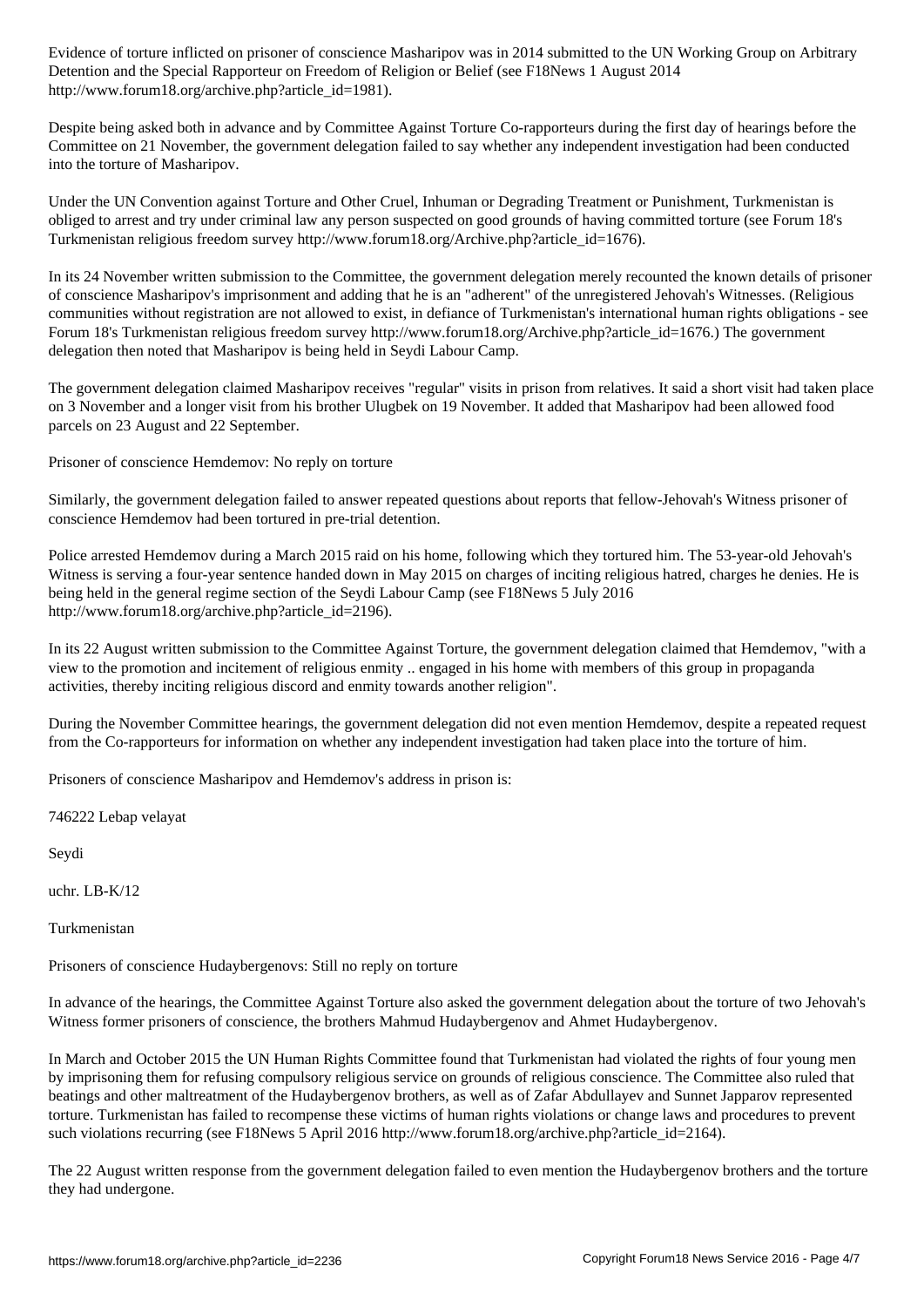Ahead of the November hearings, the Committee Against Torture asked the government delegation if any investigation had been undertaken into an incident in February 2015 in which five Muslim prisoners at Seydi labour camp were allegedly subjected to severe beating by prison guards.

Five Muslim men imprisoned on charges of religious extremism, who arrived in Seydi strict regime labour camp in February 2015, were severely physically tortured on arrival. Forum 18 was unable to establish if they – and a group of about 10 Muslim men transferred from that labour camp to the top-security Ovadan-Depe Prison in December 2014 – are prisoners of conscience jailed for exercising freeom of religion and belief (see F18News 18 February 2015 http://www.forum18.org/archive.php?article\_id=2039).

In its 22 August response to the Committee, the government delegation claimed: "There is no information concerning the incident". Reminded by the Committee of the allegations of torture against the five Muslim men during the November hearings, the government delegation did not reply.

## Harsh prison conditions, torture

Prisoners generally have to endure harsh conditions, especially for those unable or unwilling to pay bribes to secure access to reasonable living quarters, food or washing facilities. Although the general regime Seydi Labour Camp (where those imprisoned for exercising freedom of religion and belief are often held) has its own prison mosque, prisoners are afraid to attend, according to a former prisoner in the camp. "The mosque is open to any prisoner, but Muslim prisoners won't go for fear of being branded a 'Wahhabi'," the former prisoner told Forum 18. "So at Friday prayers there are usually only about four or five people." The former prisoner added that the prison library – which prisoners make good use of - has no religious literature (see F18News 5 April 2016 http://www.forum18.org/archive.php?article\_id=2164).

The term "Wahhabi" is widely used in Central Asia for any devout Muslim, regardless of whether they do or do not commit or espouse violence or are Wahhabis.

Torture of prisoners is widespread. Prisoners branded as "Wahhabis" are given harsh treatment and are often confined in special sections of prisons. In February 2015 in the strict regime Seydi Labour Camp, Muslim prisoners convicted of alleged "Wahhabism" were subjected to brutal torture through physical attack. One man suffered a broken hand, while another suffered a broken rib and damage to his lung (see F18News 5 April 2016 http://www.forum18.org/archive.php?article\_id=2164).

In 2011 the UN Committee Against Torture found that, in Turkmenistan "persons deprived of their liberty are tortured, ill-treated and threatened by public officers, especially at the moment of apprehension and during pretrial detention, to extract confessions and as an additional punishment after the confession" (see UN reference CAT/C/TKM/CO/1 http://www.unhcr.org/refworld/docid/4ef0540f2.html).

In March and October 2015 the UN Human Rights Committee found that Turkmenistan had violated the rights of four further Jehovah's Witness young men by imprisoning them for refusing compulsory religious service on grounds of religious conscience. The Committee also ruled that beatings and other maltreatment (such as a head being repeatedly bashed against a wall) of Zafar Abdullayev, Mahmud Hudaybergenov, Ahmet Hudaybergenov and Sunnet Japparov is torture and the government needs to provide reparations (see F18News 5 April 2016 http://www.forum18.org/archive.php?article\_id=2164).

The UN Human Rights Committee adopted five further decisions in July 2016 that Turkmenistan had violated the rights of five more Jehovah's Witness former prisoners of conscience, including by the use of torture against them (see F18News 3 October 2016 http://www.forum18.org/archive.php?article\_id=2220).

## Latest rejection of conscientious objection to military service

Ambassador Haljanov also denied individuals' internationally recognised right to conscientiously object to compulsory military service. Turkmenistan has repeatedly denied this right to the UN, for example the Human Human Rights Committee (see eg. F18News 5 July 2016 http://www.forum18.org/archive.php?article\_id=2196). "Unfortunately there are citizens in our society who refuse their constitutional duty towards their homeland," he told the Committee Against Torture at the 22 November hearing.

Six conscientious objectors – all of them Jehovah's Witnesses – are known to have been convicted and sentenced in Turkmenistan so far in 2016 to punish them for refusing to perform compulsory military service on religious grounds. Five received two-year suspended sentences. The sixth received a one-year corrective labour sentence, where he lives at home under restrictions and a fifth of his wages are confiscated.

All six young men were sentenced under Criminal Code Article 219, Part 1. This punishes refusal to serve in the armed forces in peacetime with a maximum penalty of two years' imprisonment or two years' corrective labour (see F18News 3 October 2016 http://www.forum18.org/archive.php?article\_id=2220).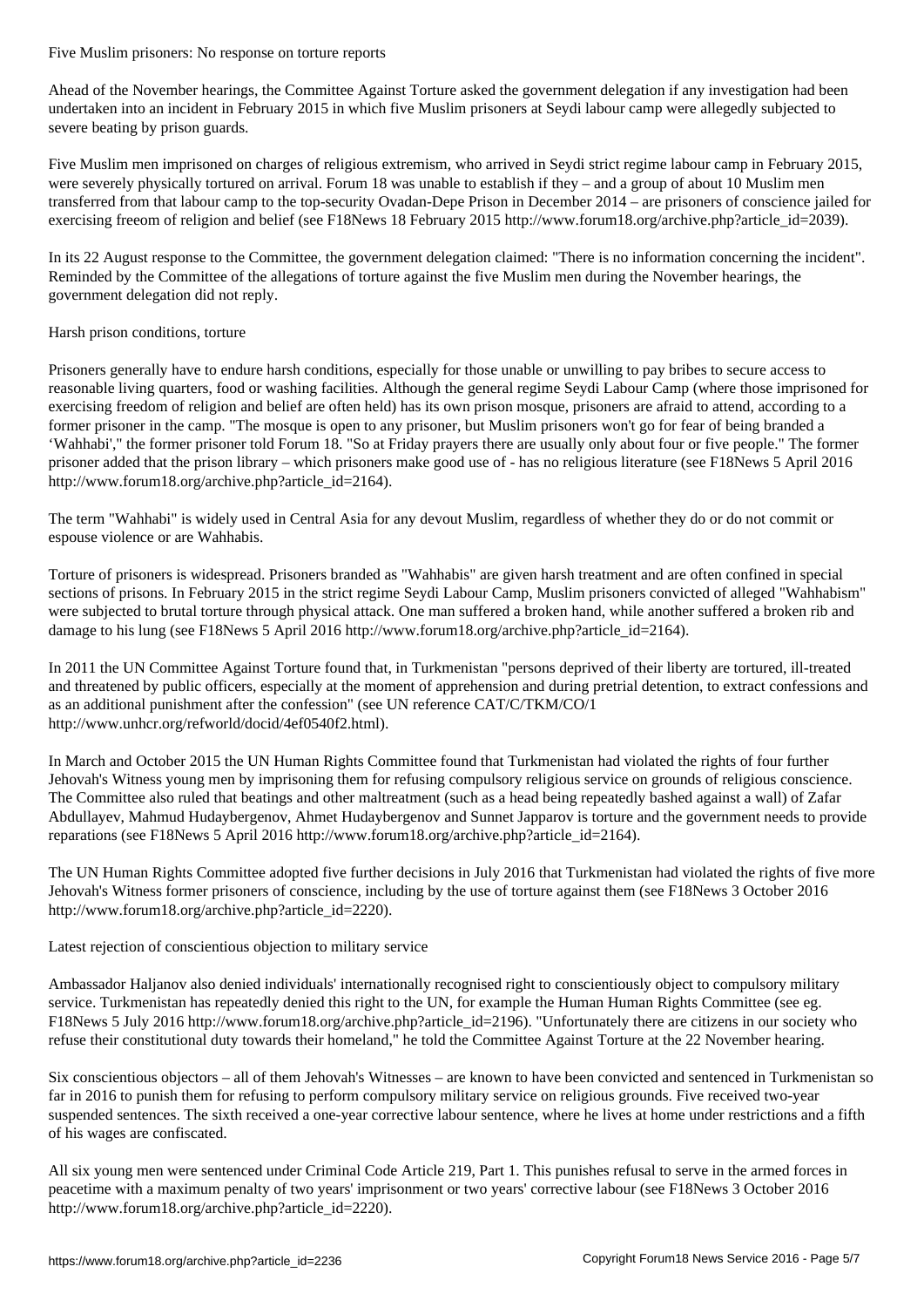Ambassador Haljanov told the UN Committee Against Torture in November 2016 that before bringing to court individuals who refuse military service on grounds of conscience, "complex measures are undertaken by a range of organisations in Turkmenistan, including youth organisations, local authorities, parents and elders to explain to them their constitutional duty".

Turkmenistan offers no alternative to its compulsory military service. Article 58 of the new 2016 Constitution describes defence as a "sacred duty" of everyone and states that military service is compulsory for men. Military service for men between the ages of 18 and 27 is generally two years (see F18News 3 October 2016 http://www.forum18.org/archive.php?article\_id=2220). A proposed Alternative Service Law was reportedly drafted in 2013, but officials have been unable to tell Forum 18 if and when it might be adopted (see F18News 29 September 2014 http://www.forum18.org/archive.php?article\_id=2002).

Turkmenistan has repeatedly, for example between 2012 and 2015, rejected UN Human Human Rights Committee calls for the country to allow conscientious objection to military service, along with other manifestations of freedom of religion and belief (see eg. F18News 5 July 2016 http://www.forum18.org/archive.php?article\_id=2196). In July 2016 the Human Rights Committee found that Turkmenistan violated the rights of five further Jehovah's Witness conscientious objectors under the International Covenant on Civil and Political Rights (ICCPR). These decisions bring to 9 the number of such findings by the Committee against Turkmenistan in conscientious objection-related cases. The Committee also adopted a list of issues for consideration of Turkmenistan's record under the ICCPR (UN reference CCPR/C/TKM/Q/2

http://tbinternet.ohchr.org/\_layouts/treatybodyexternal/Download.aspx?symbolno=CCPR%2FC%2FTKM%2FO%2F2&Lang=en). A full review of the country's record by the Human Rights Committee is due to take place in Geneva in March 2017 (see F18News 3 October 2016 http://www.forum18.org/archive.php?article\_id=2220).

President Gurbanguly Berdymukhamedov signed a new Constitution into law on 14 September. It ignored recommendations in a July 2016 legal review of the proposed Constitution by the Organisation for Security and Co-operation in Europe (OSCE). Among other human rights and freedom of religion and belief concerns, the review recommended that the Constitution should make explicit mention of the right to opt for an alternative to military service (see F18News 3 October 2016 http://www.forum18.org/archive.php?article\_id=2220).

The latest April 2016 Religion Law also repeated the ban on conscientious objection to military service. Members of several religious communities complained that "no religion" is allowed during military service (see F18News 18 April 2016 http://www.forum18.org/archive.php?article\_id=2169). The latest revision of the Religion Law totally ignores a 2010 OSCE legal review of the then Religion Law, which criticised many of its provisions for violating international human rights standards. The Review called for many changes, including to allow conscientious objection to compulsory military service, as well as an end to the ban on the exercise of freedom of religion and belief without state permission, and the ban on private teaching of beliefs (see F18News 20 December 2010 http://www.forum18.org/archive.php?article\_id=1523). (END)

For a personal commentary by a Protestant within Turkmenistan, on the fiction - despite government claims - of religious freedom in the country, and how religious communities and the international community should respond to this, see http://www.forum18.org/Archive.php?article\_id=728.

For a personal commentary by another Turkmen Protestant, arguing that "without freedom to meet for worship it is impossible to claim that we have freedom of religion or belief," see http://www.forum18.org/Archive.php?article\_id=1128.

More reports on freedom of thought, conscience and belief in Turkmenistan can be found at http://www.forum18.org/Archive.php?query=&religion=all&country=32.

For more background information see Forum 18's religious freedom survey of Turkmenistan at http://www.forum18.org/Archive.php?article\_id=1676.

A compilation of Organisation for Security and Co-operation in Europe (OSCE) freedom of religion or belief commitments can be found at http://www.forum18.org/Archive.php?article\_id=1351.

Follow us on Twitter @Forum\_18 (http://twitter.com/forum\_18)

No conscientious objection, no alternative service

Follow us on Facebook @Forum18NewsService (http://www.facebook.com/Forum18NewsService)

All Forum 18 text may be referred to, quoted from, or republished in full, if Forum 18 is credited as the source.

All photographs that are not Forum 18's copyright are attributed to the copyright owner. If you reuse any photographs from Forum 18's website, you must seek permission for any reuse from the copyright owner or abide by the copyright terms the copyright owner has chosen.